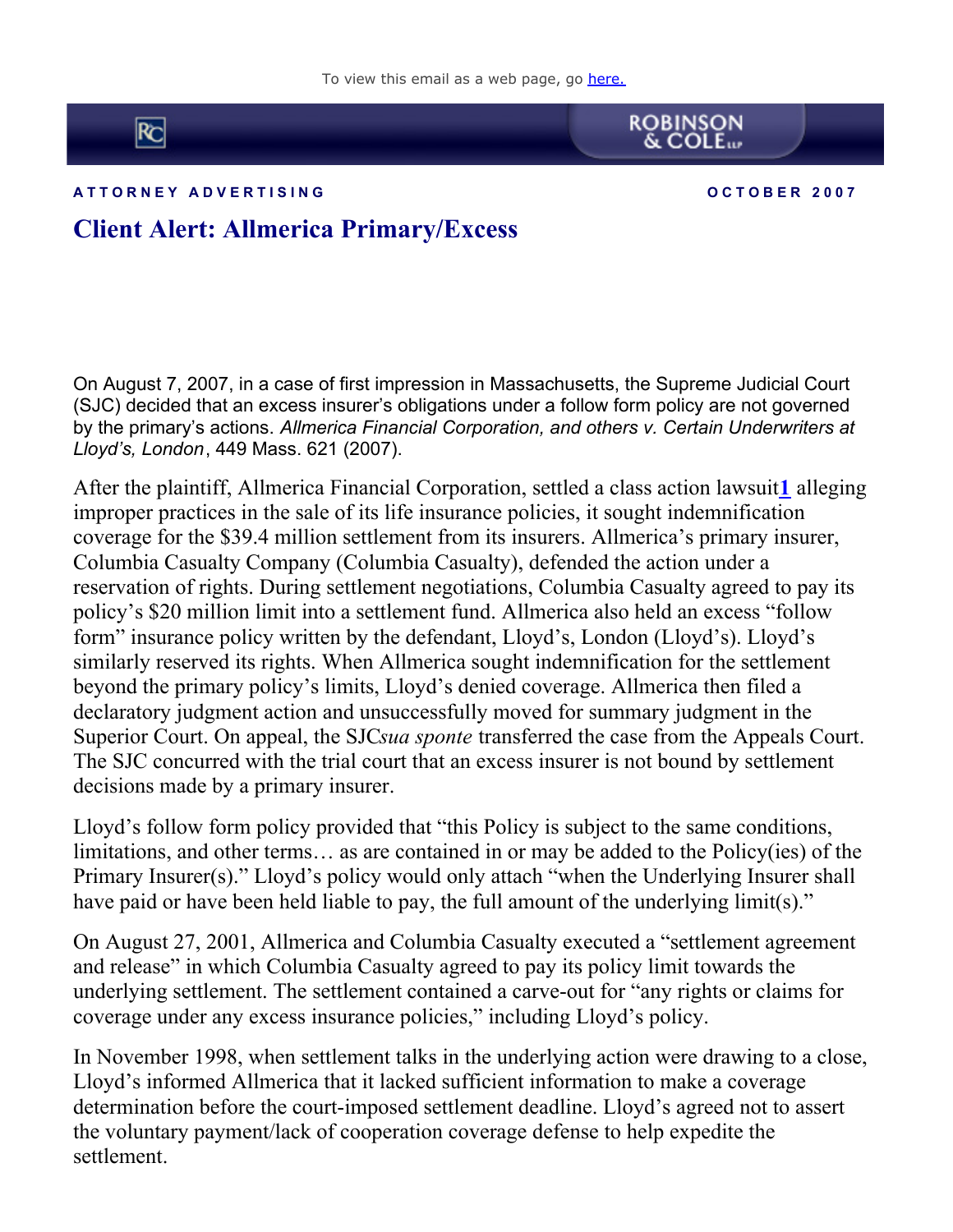Subsequently, Lloyd's disclaimed coverage for any loss encompassed by the settlement, citing particularly the policy's exclusion for prior wrongful acts and its exclusion for claims based upon promises of future performance.

On September 30, 2002, Allmerica filed suit in Superior Court, asserting claims for declaratory judgment and breach of contract against Lloyd's. After cross-motions for summary judgment, the judge granted Lloyd's summary judgment on the basis, *inter alia*, that Lloyd's was not bound by Columbia Casualty's coverage decision with respect to the underlying settlement.

On appeal, the SJC first considered whether Lloyd's, as excess follow form insurer, was bound by the primary insurer's decision to settle Allmerica's claim. The SJC cited the "drop down" cases in the primary and excess context to demonstrate a basic point about excess insurance policies, i.e., that they are separate and distinct contracts from the primary policy:

Use of a follow form clause is advantageous in grafting such an insurance program because it makes an excess policy a carbon copy of the primary policy, with the only differences being the names of the parties and the coverage limitations. Follow form language thus allows an insured to have coverage for the same set of potential losses (and with the same set of exceptions) in each layer of the insurance program. The language does not, however, bind the various insurers to a form of joint liability should coverage at a prior layer fail. The layer of risk each insurer covers is defined and distinct. *Id*. at 630.

The SJC explained that requiring an excess insurer's coverage to "drop down" would, as a practical matter, "make it a party to the prior layer's contract. "This is not what an excess insurer agrees to even when it uses a follow form clause." *Id* . The SJC also cited disputes involving an excess insurer's objections to a settlement reached by a primary or prior excess insurer to illustrate the dynamics of the relationship. The SJC concluded that this line of cases was "consonant with our conclusion in the 'drop down' cases, all of which respect the right of an insurer to make coverage and settlement decisions independent of third parties, including other insurers." *Id*. at 632.

The court rejected Allmerica's argument that the effect of Lloyd's "follow form" clause adopted not only the language used by Columbia Casualty to describe the coverage and exclusion in the contract but also the "intent of the parties to the primary policy." Consequently, Allmerica argued that Lloyd's intended to be bound by the primary's interpretation of the policy, including any decisions the primary might make about coverage or settlement:

This conclusion does not follow from the same premise. An excess carrier's intent to incorporate the same words used in a separate agreement between the primary insurer and the insured does not imply an intent by the excess carrier to accept decisions made by the primary carrier about the extent of its obligations under its own agreement. By adopting the form of words used by Columbia Casualty, the